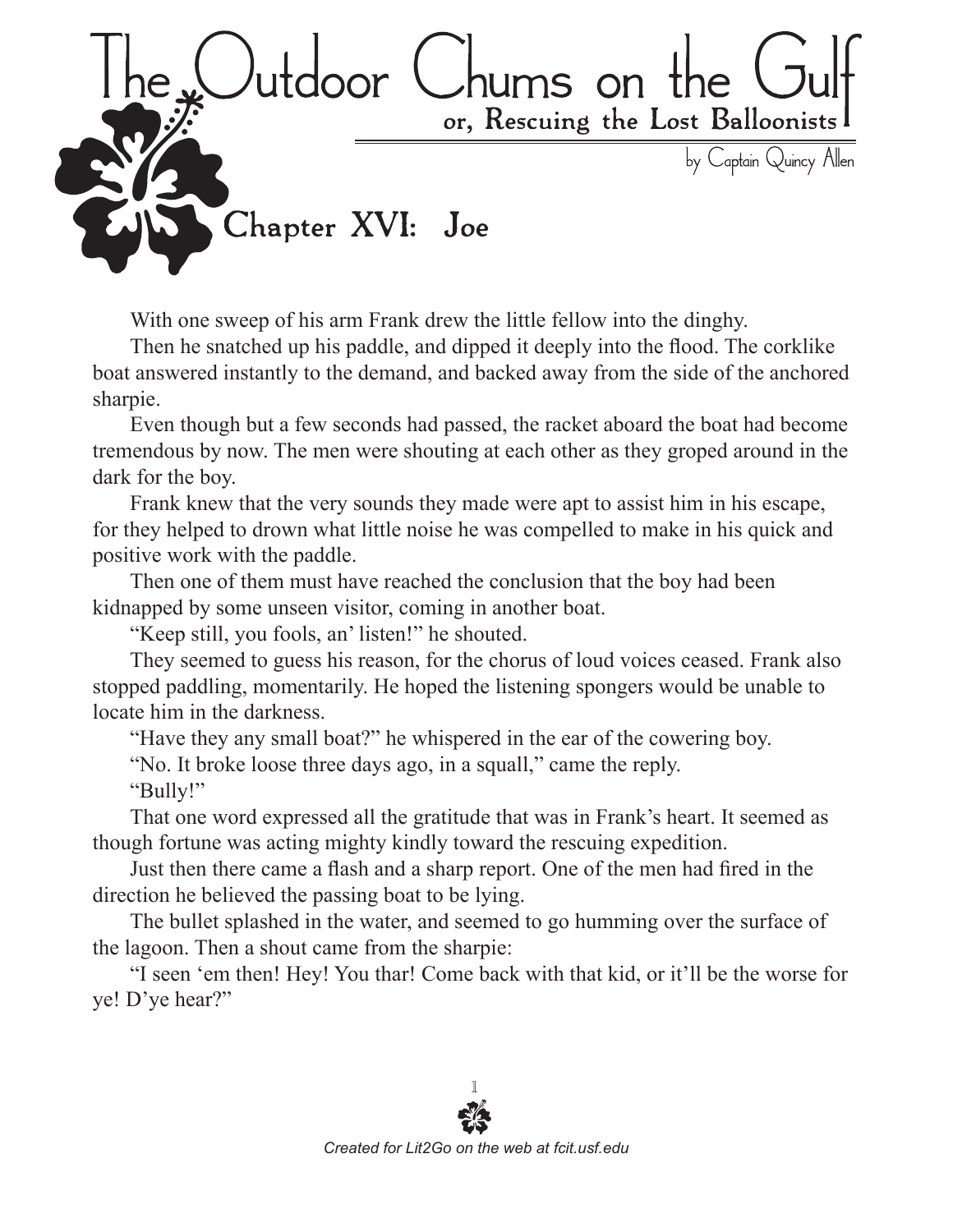But Frank, instead of wasting his breath in replying, was once more paddling industriously. He had changed his course, in the hope that should a second bullet follow the first, it might not touch either himself or his charge.

Just as he anticipated, there was a second shot, followed by half a dozen more, seemingly fired at random.

No damage resulted, and Frank believed the incident was closed, at least as far as immediate results went. He now headed directly for the motor-boat, the swinging lantern guiding him.

Those on the sharpie could be heard talking loudly, as though endeavoring to get the truth of the affair, and doubtless making terrible threats as to what they would do to the audacious invader later on.

Frank gave the signal agreed on with Jerry, and in another minute he was lifting his charge aboard the anchored boat.

"Don't ask questions now, fellows," he said, realizing that the others were all agog with excitement, and both Bluff and Will consumed with curiosity. "We must douse the glim, and in the dark change our anchorage. Then, if they come poking over here tonight, looking for us, they won't find anybody at home."

"Hear! hear!" muttered Jerry, who in an emergency always looked to Frank to do the right thing.

He immediately extinguished the light.

"Don't make the least noise, if you can help it. Get the anchor off the ground, but don't attempt to bring it aboard," continued Frank in a whisper.

"Going to start the motor?" asked Bluff.

"Certainly not! It's shallow here, and the push-pole will have to move us along." Saying which, Frank possessed himself of the useful article in question, without which no small boat ever cruises in Florida waters.

"I hope we don't get mixed up, and run afoul of those chaps," breathed Will.

"I've got them located, all right. We'll go in closer to the island, that's all. Perhaps they won't come at all until daylight."

"But if they do, Frank?" asked Bluff.

"We've got a right to protect ourselves, and we will," declared the other between his set teeth, for he was now silently pushing with the pole, Jerry having raised the anchor at the bow.

This sort of thing kept up for ten minutes. By that time Frank knew they were as close to the shore as prudence allowed.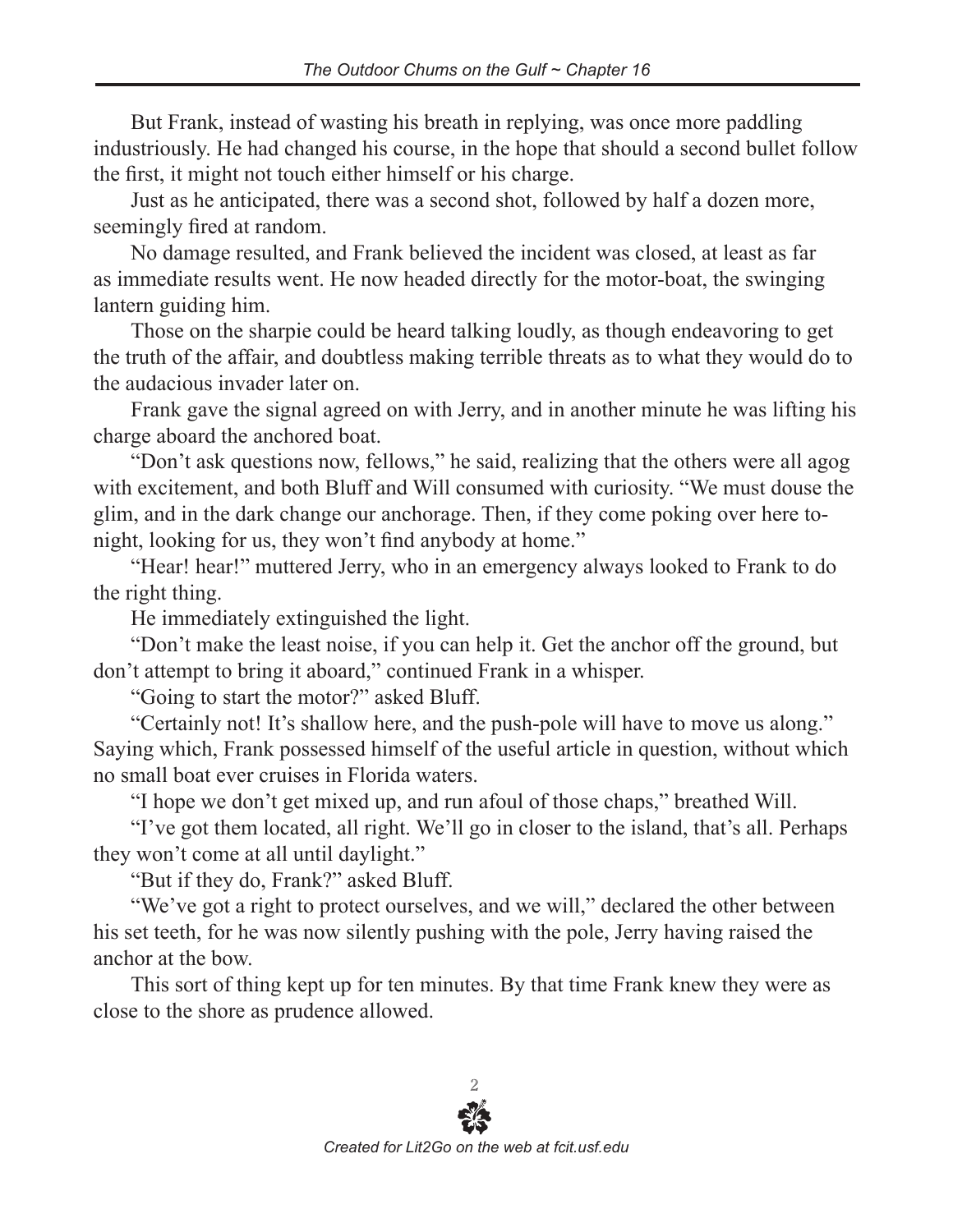"Let the anchor sink slowly, Jerry, and don't make a sound, if you can avoid it," said Frank.

"It's already on the bottom. Why, we're in only four feet of water here!" came back the whispered answer.

"Now what about the boy you pulled off that craft?" asked Bluff.

"Come here, Joe," said Frank kindly.

Instantly he felt a hand clasping his eagerly, and a boyish voice exclaimed softly:

"Oh! I wanter thank you ever so much for what you did, and my mom'll say the same thing when she sees you!"

"That's all right, Joe. All of us are only boys, older than you, of course, but ready to hold out a helping hand to a poor chap in trouble. Suppose you tell us, in a whisper now, what brought you aboard that sharpie. Who are those three men, and how did you happen to be sailing with them?"

"They're Hank, and Carlos, the Cuban, and my Uncle Ben," came the reply.

"Hello! He's got an uncle aboard!" said Jerry uneasily.

"But he's the worst of the whole lot. He beats me, and calls me bad names. My mother is afraid of him. She didn't want to let me go on this trip with Uncle Ben, but he just made me. His name is Baxter. You see, he's her brother-in-law, not her real brother. I always called him uncle, but he ain't, either. I hate him, and I'd sooner die than go back there again!"

"Don't be afraid, my boy. We have no intention of letting them get you again. It happens that we're bound for Cedar Keys ourselves, and we'll see you safely home. Your mother lives there, you say?" went on Frank, patting the trembling little hand, with its hard palm, that told of much hard work for so young a lad.

"Yes, sir; but we're awful poor. We used to live in Pensacola when dad was on his job, but he got killed in his engine long ago. Then mother had a chance to do something in Cedar Keys, and we came on. But things went wrong, sister got sick, and it's been hard work to get enough to eat. Still, my mother never complains; she ain't one of that kind; and a feller just has to be up and doin' somethin' to help out. That was why I came along when Uncle Ben promised good wages, and without letting her know."

It was a whole life story in a nutshell. Frank had never come so closely in touch with tragedy before. He continued to squeeze the hand he held, while deep down in his heart the generous fellow was making resolutions that would bring a little of sunshine to the Abercrombie home when they landed in the key city.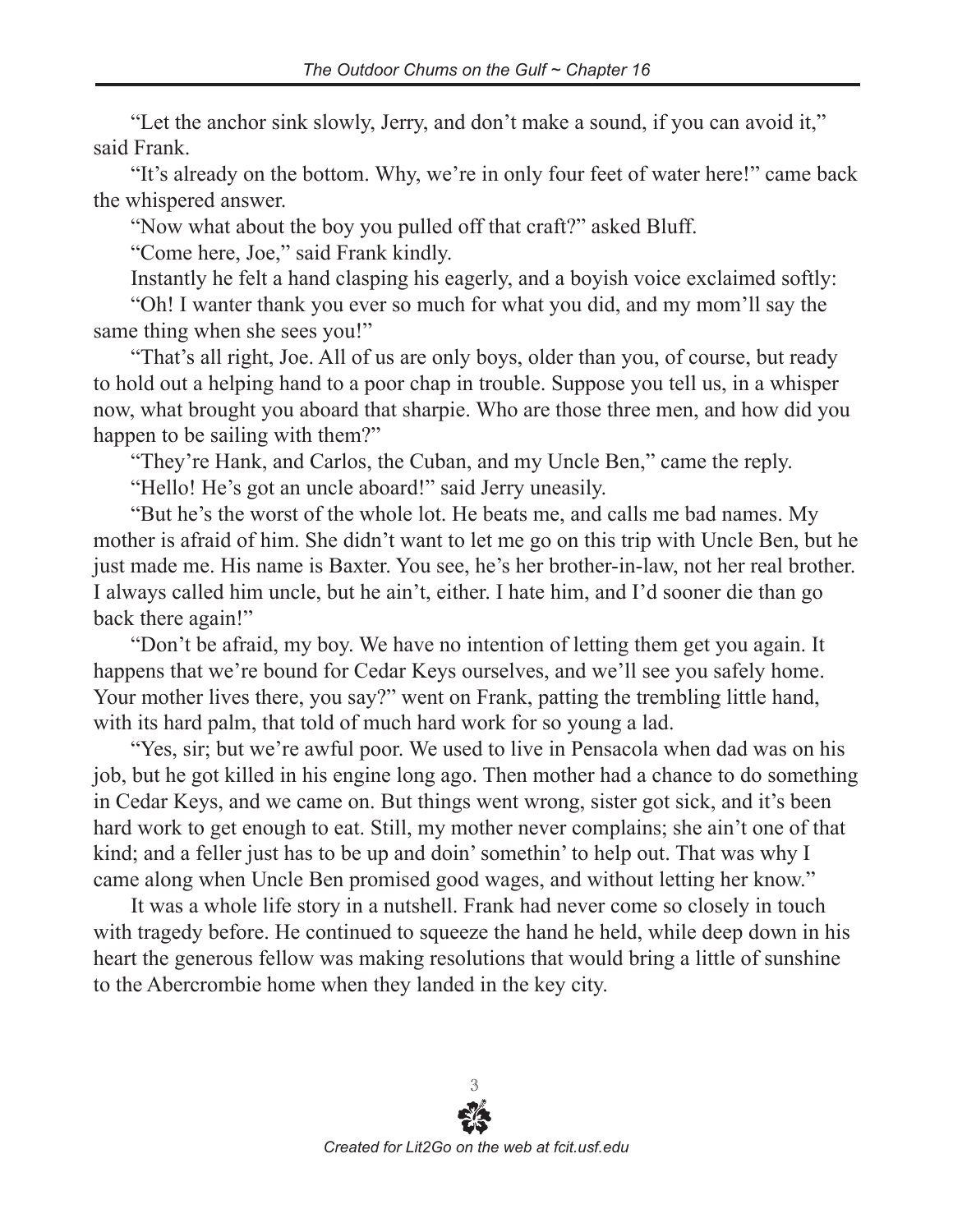"Well, we'll have lots of time to talk all these things over to-morrow, and the other days to come. The rest of you pile off again, and leave me here to sit out my watch. I promise to awaken you if anything threatens us," he said finally.

A place was easily found for little Joe. Indeed, as Bluff remarked in a whisper, the motorboat seemed capable of expansion.

"Just like an elevator or an electric car, there's always room for just one more," was the way he put it.

Frank sat there, listening and thinking, for a couple of hours at least. There was no alarm. Once he thought he heard sounds such as might be made by the movement of a push-pole; but if so, the searching party failed to locate the anchored motor-boat in its new lodgings.

Jerry took his place a little later, and then Bluff wound up the night, Will being allowed to sleep in peace.

Frank was up at peep of dawn. The masts of the sharpie stood up plainly through the dim light, showing that apparently her anchorage had not been changed at all.

Signs of life were to be seen aboard, and smoke arising from the cabin gave evidence that the three rough spongers were getting their frugal breakfast. Doubtless this caused them to vent their anger anew, for it had been a part of the boy's work to cook.

"The anticipated storm petered out, anyway," remarked Jerry at his elbow.

"Which may be a good thing for us. Possibly we might want to get out of here in a hurry, although I'm averse to running away like a frightened duck," remarked Frank.

"I say stick it out, and give them tit for tat. We're armed, and can make a pretty good showing," declared Bluff, also turning up after hearing voices.

So they began preparations for breakfast, Frank keeping an eye on the sharpie meanwhile. He expected that the trio of spongers would not be likely to pull out without some show of threatening the four who comprised the crew of the motor-boat.

Joe proved to be a bright-faced lad, once the grime was removed, under the influence of salt-water soap and a rough towel. All of the outdoor chums were glad that they had found a chance to be of service to one in distress, for Joe insisted that he never could have stood the vile treatment he was receiving, and meant to run away at the very first opportunity.

They were just sitting down to breakfast when Will gave the alarm.

"They're pulling up anchor, fellows, and hoisting sail. From the appearance of things, we'd better look out for squalls," he announced.